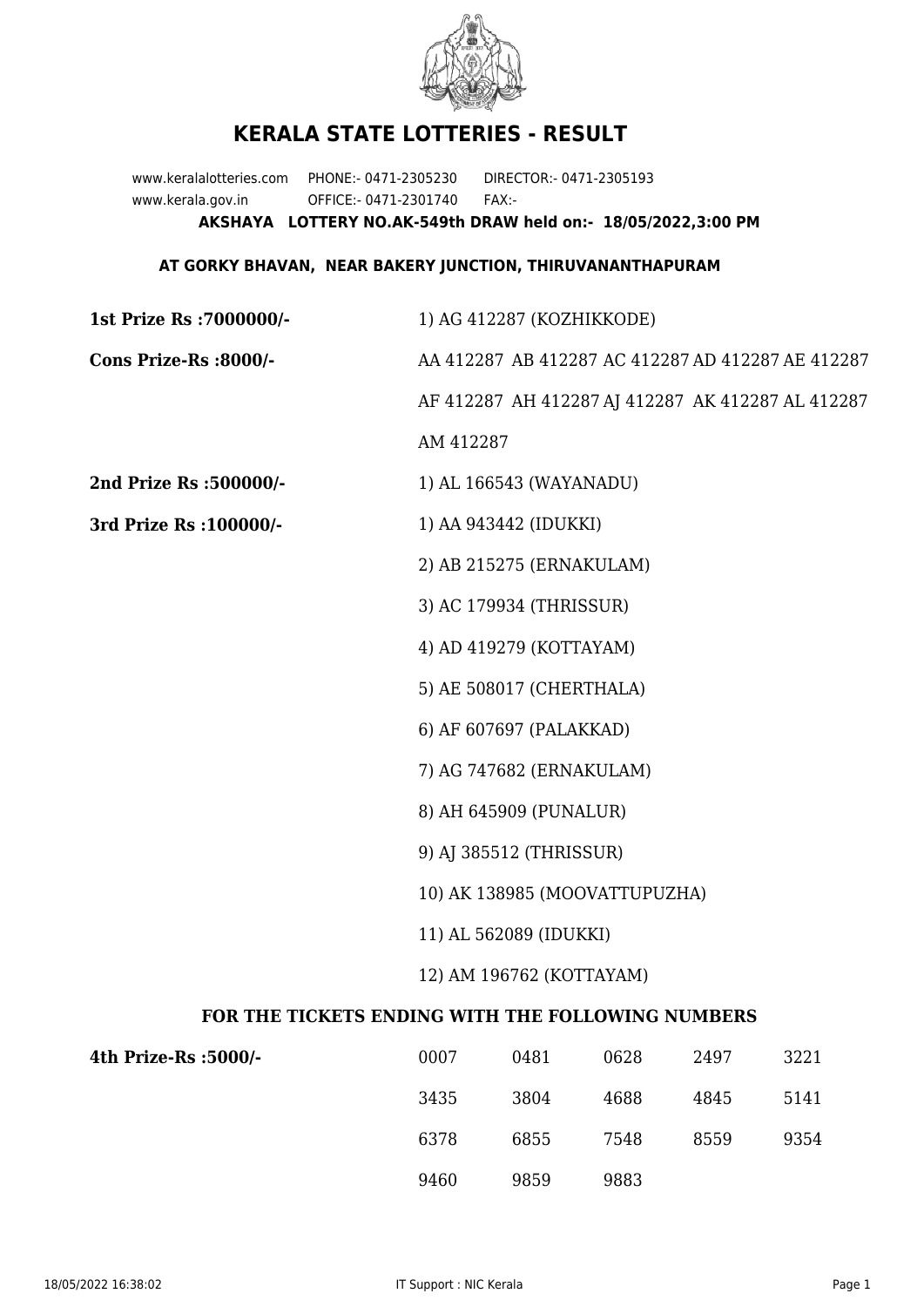| 5th Prize-Rs : 2000/- | 0062 | 0924 | 2105 | 5128 | 6117 |
|-----------------------|------|------|------|------|------|
|                       | 6939 | 7701 |      |      |      |
| 6th Prize-Rs : 1000/- | 0209 | 0224 | 0292 | 0390 | 0614 |
|                       | 0626 | 0772 | 1390 | 1905 | 2002 |
|                       | 2185 | 2196 | 2817 | 3261 | 3357 |
|                       | 4237 | 6422 | 6497 | 6978 | 7010 |
|                       | 7523 | 7963 | 8114 | 9063 | 9114 |
|                       | 9224 |      |      |      |      |
| 7th Prize-Rs : 500/-  | 0355 | 0387 | 0785 | 0875 | 0925 |
|                       | 0964 | 1109 | 1181 | 1328 | 1479 |
|                       | 1691 | 1784 | 1785 | 1935 | 2032 |
|                       | 2045 | 2091 | 2181 | 2216 | 2321 |
|                       | 2410 | 2552 | 2665 | 2704 | 2804 |
|                       | 2944 | 3060 | 3128 | 3355 | 3766 |
|                       | 4056 | 4109 | 4182 | 4275 | 4596 |
|                       | 4613 | 5190 | 5669 | 5745 | 5750 |
|                       | 5789 | 5872 | 6115 | 6261 | 6346 |
|                       | 6425 | 6640 | 6677 | 6817 | 7049 |
|                       | 7204 | 7268 | 7495 | 7497 | 7808 |
|                       | 7843 | 7885 | 8015 | 8138 | 8193 |
|                       | 8210 | 8302 | 8484 | 8582 | 8701 |
|                       | 8721 | 8789 | 8979 | 9165 | 9252 |
|                       | 9431 | 9887 |      |      |      |
| 8th Prize-Rs : 100/-  | 0052 | 0061 | 0071 | 0205 | 0211 |
|                       | 0321 | 0363 | 0381 | 0426 | 0505 |
|                       | 0547 | 0675 | 0768 | 1112 | 1226 |
|                       | 1248 | 1334 | 1356 | 1360 | 1399 |
|                       | 1518 | 1553 | 1564 | 1621 | 1853 |
|                       | 1903 | 1974 | 2099 | 2396 | 2402 |